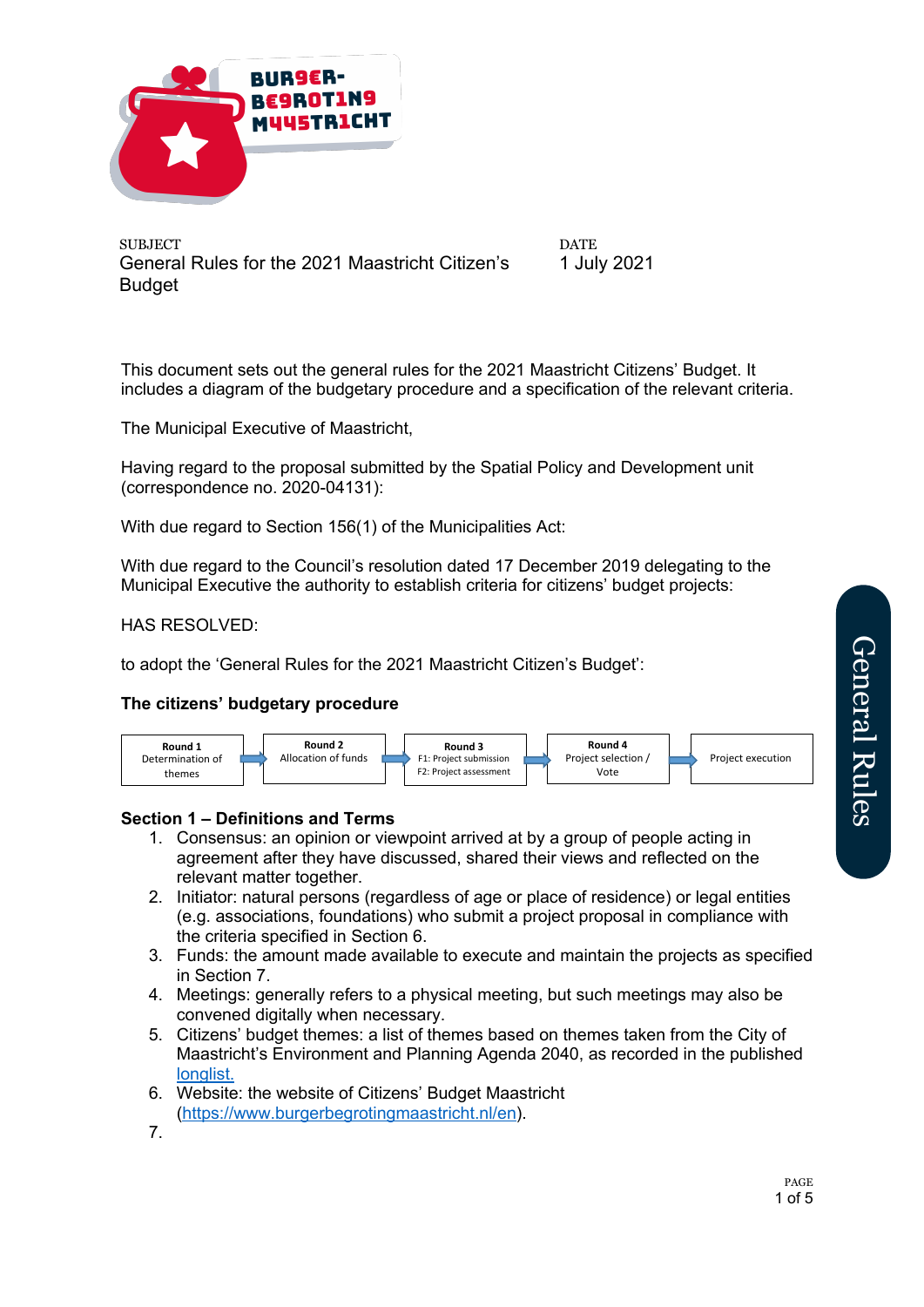

**DATE** 1 July 2021

# **Section 2 – General provisions**

- 1. Funds are made available on a one-off basis to execute the citizens' budget projects selected in round 4, as described in Section 7. This amount is finalised later by the Municipal Executive and communicated on the website.
- 2. The citizens' budgetary procedure (rounds) takes one (1) year. Projects must be executed before the end of the subsequent calendar year.
- 3. The meetings referred to in Sections 3 and 4 and the vote referred to in Section 7 are open to all, regardless of age or place of residence.
- 4. Derogations from these rules are permitted when necessary to implement the Citizens' Budget.

## **Section 3 – Determination of themes (round 1)**

- 1. During an as yet unspecified period (to be communicated later on the website), the Citizens' Budget Team will organise and actively invite the public to four kick-off meetings for round 1.
- 2. Based on a list of citizens' budget themes, which are in turn based on themes taken from the City of Maastricht's Environment and Planning Agenda 2040, participants will decide by consensus under which five citizens' budget themes projects are to be submitted this year. Participants will be divided into groups for this purpose, with the result of one meeting being based on an average across all of the groups.
- 3. The results of the four kick-off meetings in round 1 will be used to calculate the final result of that round. The five citizens' budget themes that receive the most votes will constitute the final result for round 1.
- 4. The five citizens' budget themes will be revealed at the end of the final kick-off meeting and published on the Citizens' Budget website.

### **Section 4 – Funds allocation (round 2)**

- 1. During an as yet unspecified period (to be communicated later on the website), the Citizens' Budget Team will organise two follow-up meetings in round 2 and actively invite the public to attend.
- 2. At each follow-up meeting, the participants will allocate the funds by consensus across the five selected citizens' budget themes. Participants will be divided into groups for this purpose, with the result of the two follow-up meetings being based on an average across all of the groups.
- 3. The results of the two follow-up meetings in round 2 will be used to calculate the final result of that round. The allocation will constitute the final result for round 2.
- 4. The funds allocation will be revealed at the end of the final follow-up meeting and published on the Citizens' Budget website.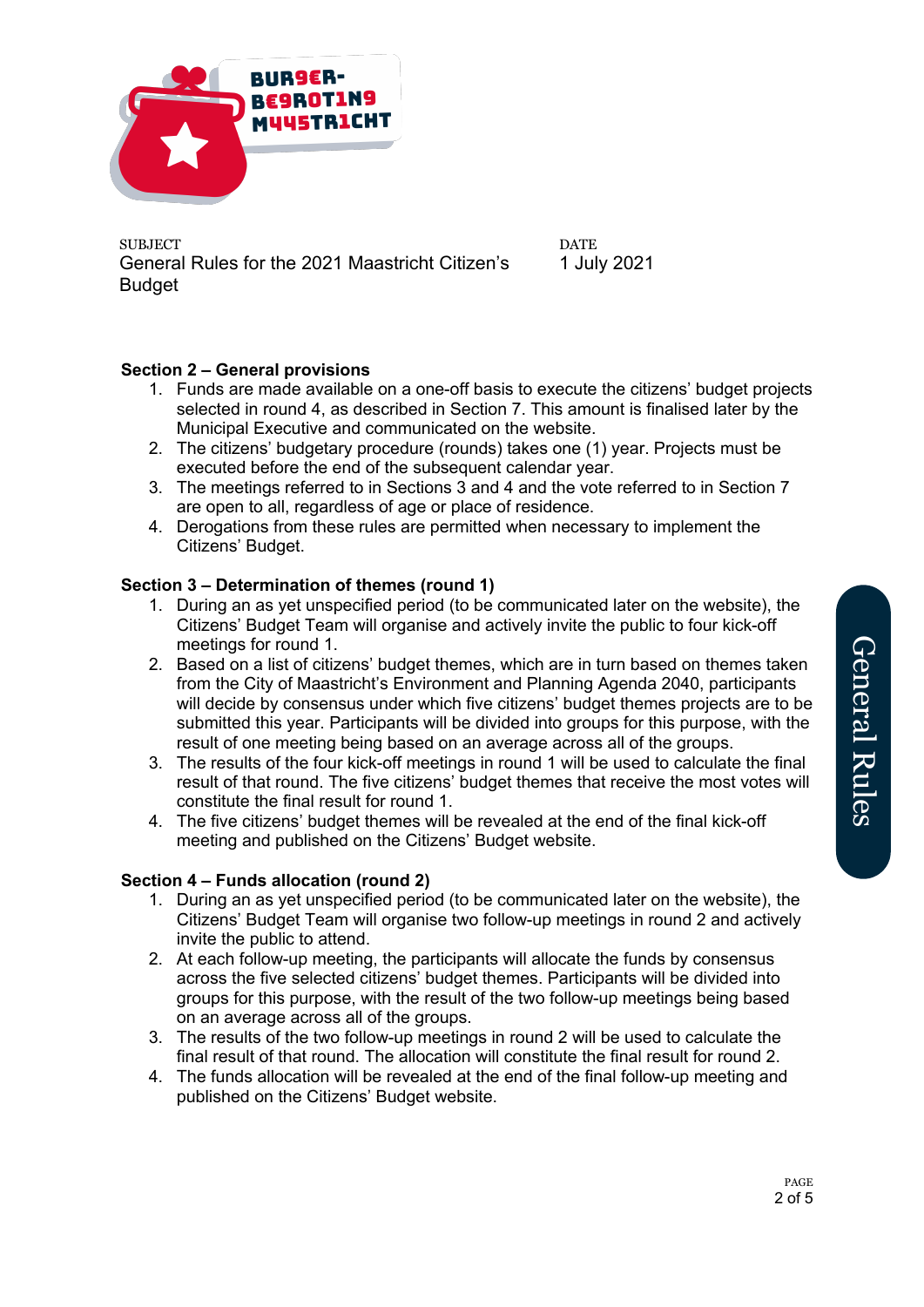

**DATE** 1 July 2021

# **Section 5 – Project submission (round 3)**

- 1. During an as yet unspecified period (to be communicated later on the website), initiators, acting in compliance with the project criteria as specified in Section 6, may apply to obtain a share of the funds earmarked for distribution in round 2 by submitting projects on the Citizens' Budget website using a standard submission form.
- 2. During an as yet unspecified period (to be communicated later on the website), the project initiators will be entitled to coaching from municipal officials on how to improve their proposal's viability and feasibility.
- 3. After the period referred to in Section 5(2) has ended, the Municipal Executive will check whether the submitted projects comply with the criteria specified in Section 6.
- 4. After the Municipal Executive has reviewed the list of projects submitted, a list of viable and feasible projects will be determined, announced and published on the Citizens' Budget website.

### **Section 6 – Project criteria**

- 1. Submitted projects must adhere to one of the five chosen citizens' budget themes.
- 2. Submitted projects must benefit the inhabitants of the City of Maastricht.
- 3. Submitted projects must fall within the competence of the City of Maastricht.
- 4. Submitted projects must take place within the borders of the City of Maastricht.
- 5. Submitted projects of a pronounced religious, political or commercial nature or intended for fundraising purposes are excluded.
- 6. Submitted projects must be executed before the end of the subsequent year, counting from the date on which the results referred to in Section 7 are announced.
- 7. Projects may be submitted by initiators who are natural persons or legal entities.
- 8. At the very least, the submissions must describe how the project will contribute to one of the five citizens' budget themes and propose both a timeframe and a budget.
- 9. Project budgets must not exceed the maximum amount available for a citizens' budget theme, pursuant to the provisions of Section 4(4). The customary maintenance costs must be taken into account.
- 10. Submitted projects that do not comply with the provisions of Section 6 will not be considered.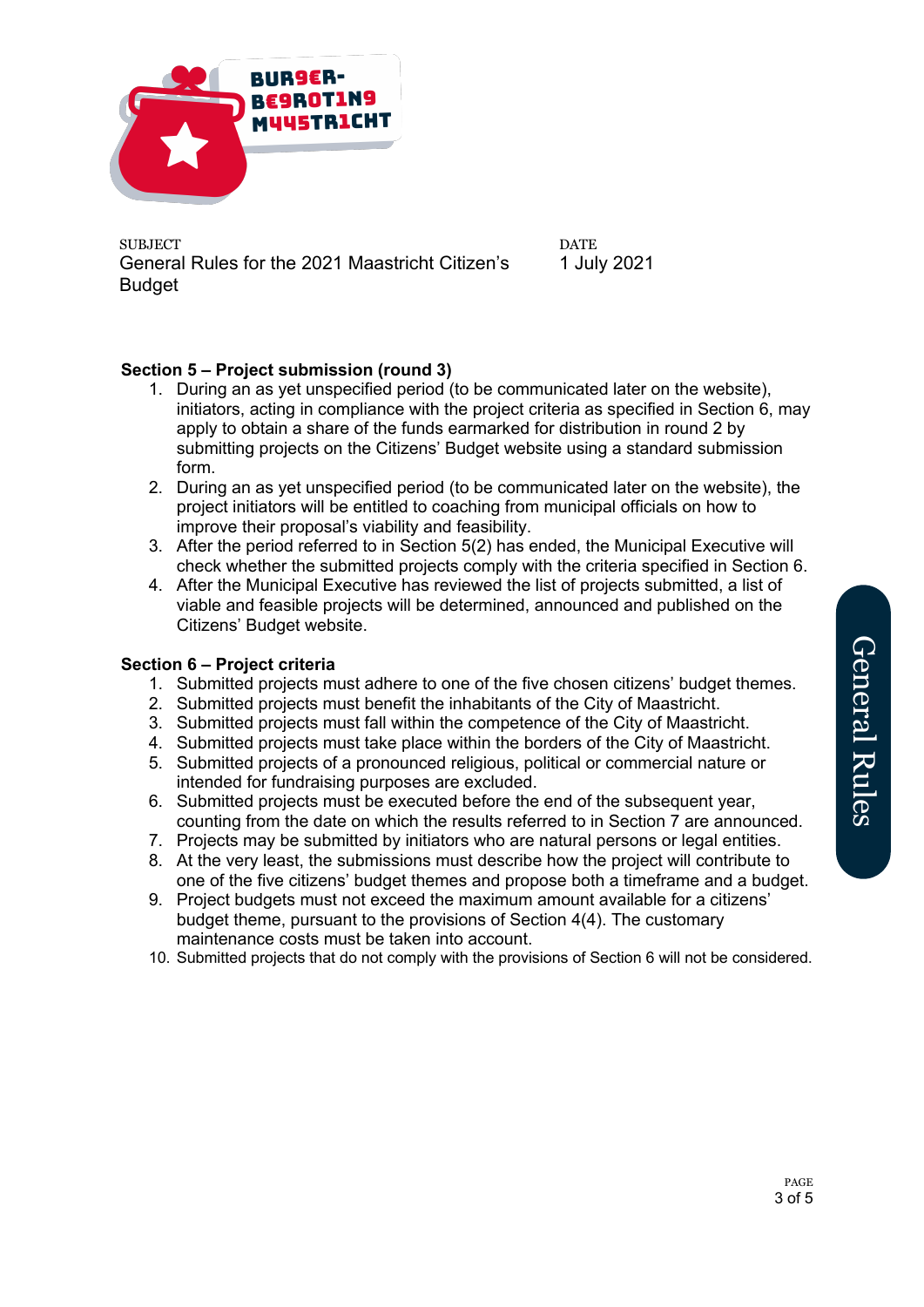

**DATE** 1 July 2021

# **Section 7 – Vote (round 4)**

- 1. During an as yet unspecified period (to be communicated later on the website), the Citizens' Budget Team will organise a single final meeting in round 4 and actively invite the public to attend.
- 2. Participants will decide by majority vote which projects on the list referred to in Section 5(4) will be awarded funds this year. The final session will be divided into rounds for this purpose, with a vote being held in each round to select the projects in the five citizens' budget themes. Participants will be divided into groups in each round.
- 3. At the end of each round, the votes cast for each project in a citizens' budget theme will be used to calculate the result.
- 4. The projects awarded the most votes will receive up to the maximum amount for the relevant citizens' budget theme.
- 5. A project that receives fewer votes may be given precedence over a project that receives more votes if the former project can be financed from a remainder sum in the relevant theme budget.
- 6. The selected projects will be revealed at the end of the final meeting and published on the Citizens' Budget website.

### **Section 8 – Project execution**

- 1. The initiators of the projects chosen during the final meeting will be entitled to municipal support.
- 2. A project may be executed by the City of Maastricht or by the initiator. If a project is not executed by the City of Maastricht, then the City and the project initiator will enter into a partnership agreement. The partnership agreement may in any event consist of a subsidy relationship or contract.
- 3. If a subsidy is provided to cover project execution, it will be subject to Maastricht's General Subsidy By-law 2020.
- 4. Where preferrable, the subsidy will be paid in instalments based on milestones/results defined in the partnership agreement.
- 5. The initiator will report to the Citizens' Budget project coordinator on the project's progress and any deviations.
- 6. Any conditions and obligations (e.g. relating to accountability for the funds) will be agreed in the form of a subsidy order or contract.